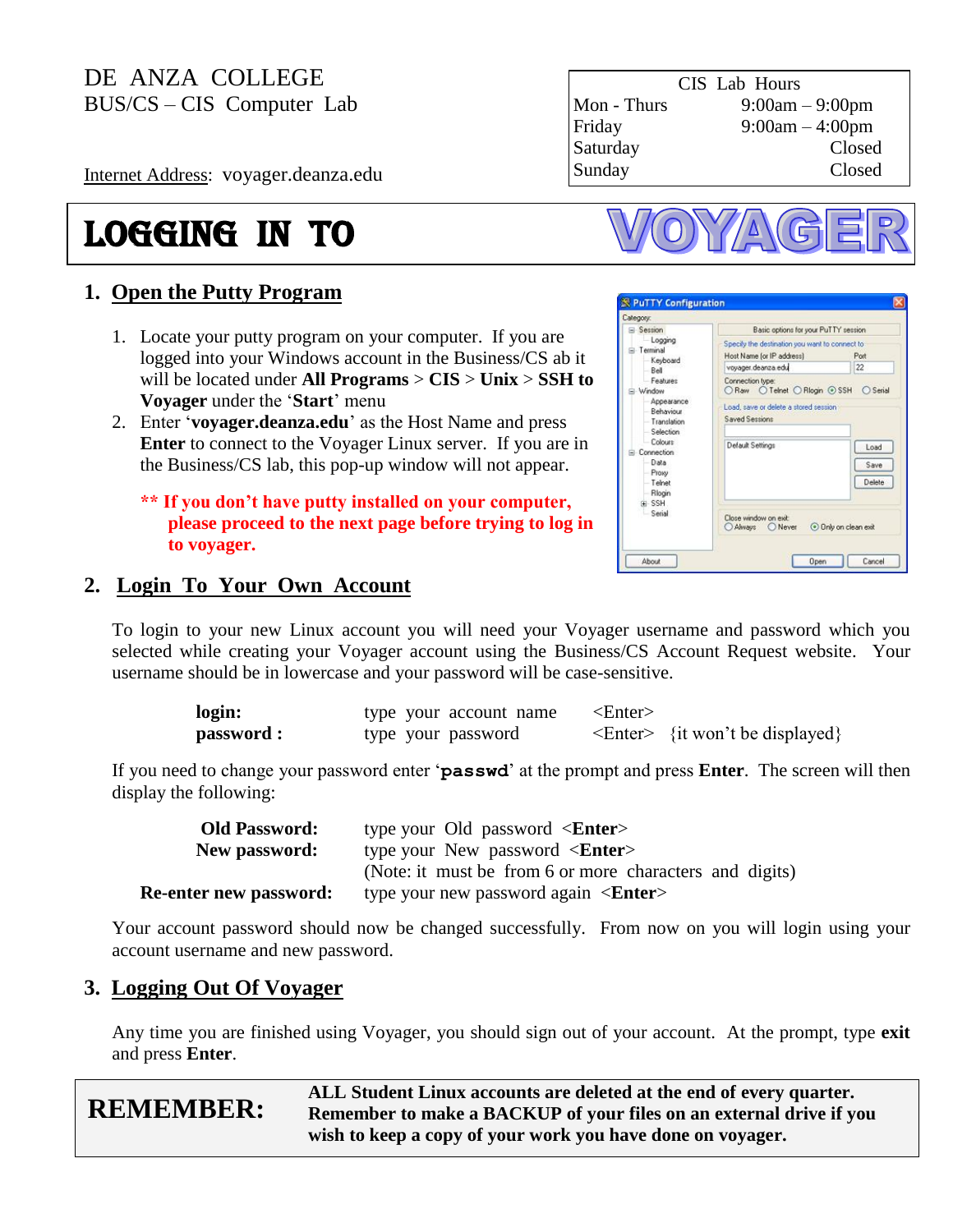# Downloading and Installing PUTTY

Putty is a SSH client that is available for Windows 98, NT, 2000 and XP. The advantages of using Putty is that is supports several protocols, can save settings and is stand-alone (there is no need to install it).

1. Open your web browser and change the URL to the following:

<http://www.chiark.greenend.org.uk/~sgtatham/putty/download.html>

- 2. Click on the first **putty.exe** link you find on the page and download the software application.
- 3. An Opening putty.exe dialog box should appear with the following details:

| <b>Opening putty.exe</b>                             |                     |
|------------------------------------------------------|---------------------|
| You have chosen to open                              |                     |
| <u>圖</u> puttγ.exe                                   |                     |
| which is a: Application<br>from: http://the.earth.li |                     |
| Would you like to save this file?                    |                     |
|                                                      | Save File<br>Cancel |

- 4. Save the Putty program on your desktop or in some other location you can easily find.
- 5. To run the program, double click on the program icon.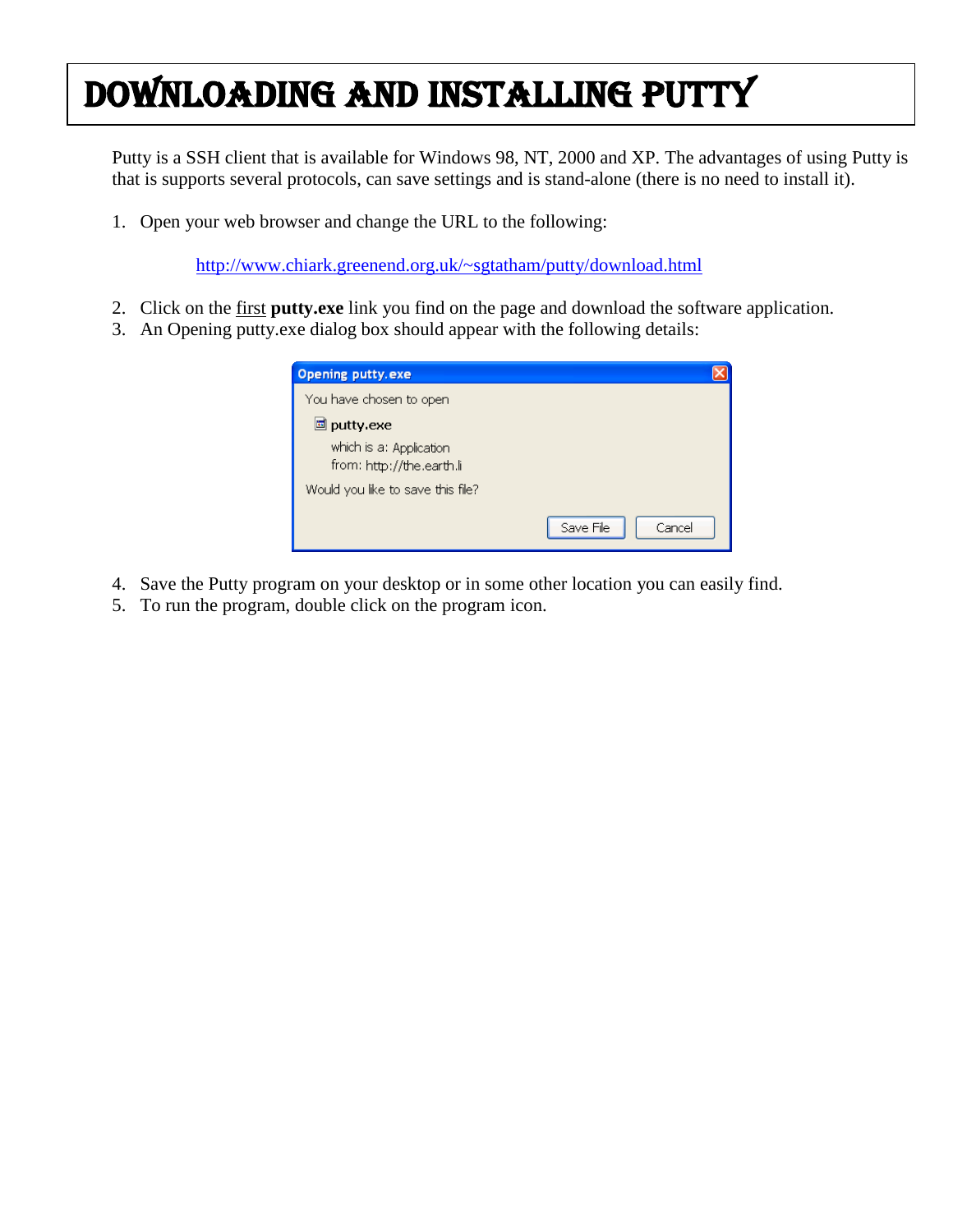### Customizing Your Putty Colors

1. Click on the Program Icon located in the upper left hand corner of the Putty Application window and select "Change Settings…" from the drop down menu.



The default background color for the Putty program is black and the default text color is white. To modify these colors and make it easier to see the text on your screen you can change these colors by doing the following:

- 2. Select "**Window**" > "**Colours**" from the **Category** menu.
- 3. Select the "**Default Background**" option from the Colors to Adjust box and press "**Modify'**.
- 4. Select the **white** swatch from the Color dialog box and press "**OK**".
- 5. Select the "**Default Foreground**" option from the Colors to Adjust box and press "**Modify**".
- 6. Select the **black** color swatch from the Color dialog box and press "**OK**".
- 7. Press "**Apply**" to change the colors being displayed in your Putty window.

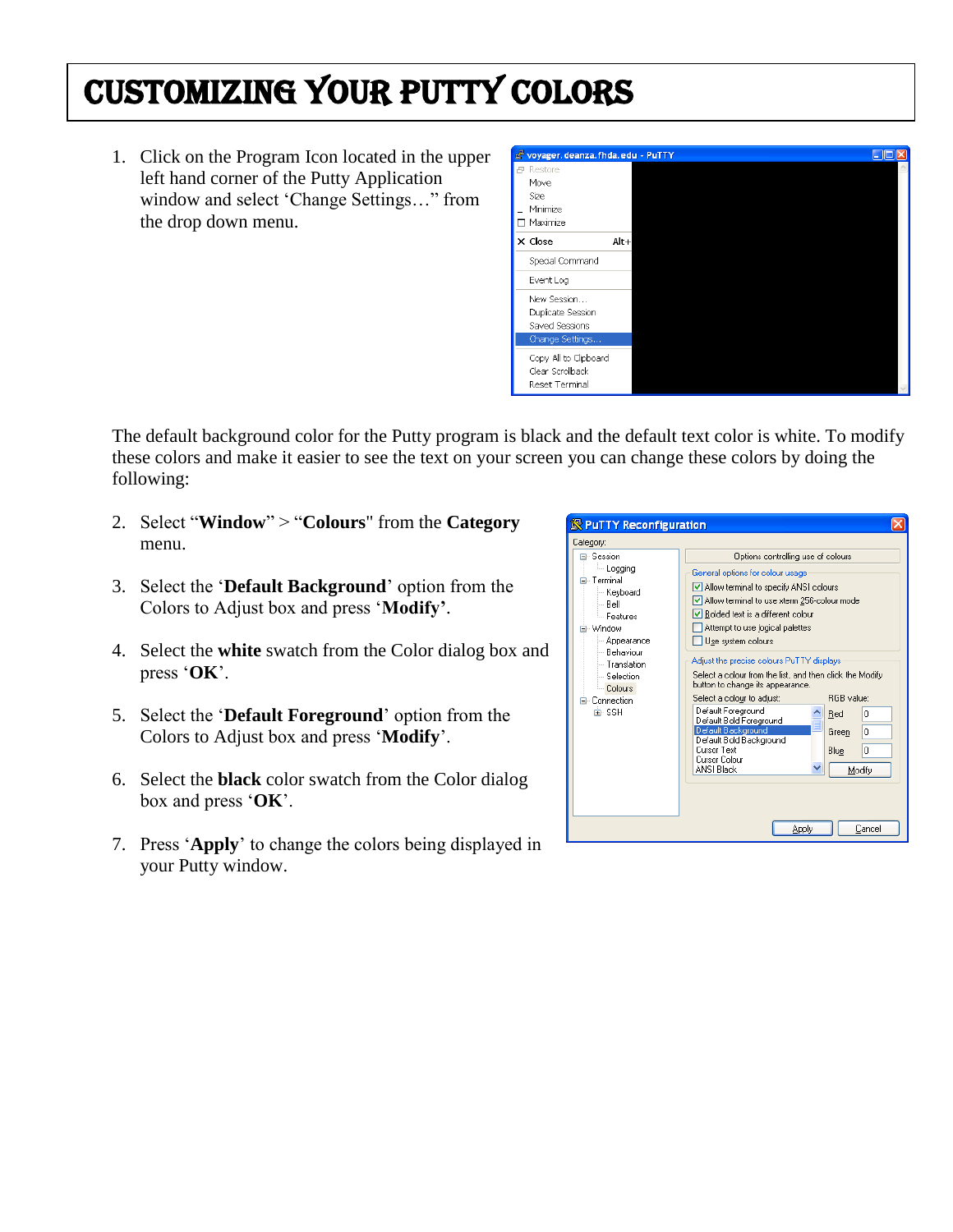## MODIFYING Your Character set

1. Click on the Program Icon located in the upper left hand corner of the Putty Application window and select "Change Settings…" from the drop down menu.

| voyager, deanza, fhda, edu - PuTTY |      |  |  |
|------------------------------------|------|--|--|
| 日 Restore                          |      |  |  |
| Move                               |      |  |  |
| Size                               |      |  |  |
| Minimize                           |      |  |  |
| $\Box$ Maximize                    |      |  |  |
| $\times$ Close                     | Alt+ |  |  |
| Special Command                    |      |  |  |
| Event Log                          |      |  |  |
| New Session                        |      |  |  |
| Duplicate Session                  |      |  |  |
| Saved Sessions                     |      |  |  |
| Change Settings                    |      |  |  |
| Copy All to Clipboard              |      |  |  |
| Clear Scrollback                   |      |  |  |
| Reset Terminal                     |      |  |  |

The default character set supported by Putty is ISO-8859-1:1998 (Latin-1, West Europe) which causes problems when compiling programs using the Gnu C compiler and reading man pages. To modify the character set so that you can read everything correctly, do the following:

- 2. Select "**Window**" > "**Translation**" from the **Category** menu.
- 3. To modify the default Character Set, select "**utf-8**" from the drop down menu.
- 4. Press "**Apply**" to change the Character Set being used to display the text in your Putty window.

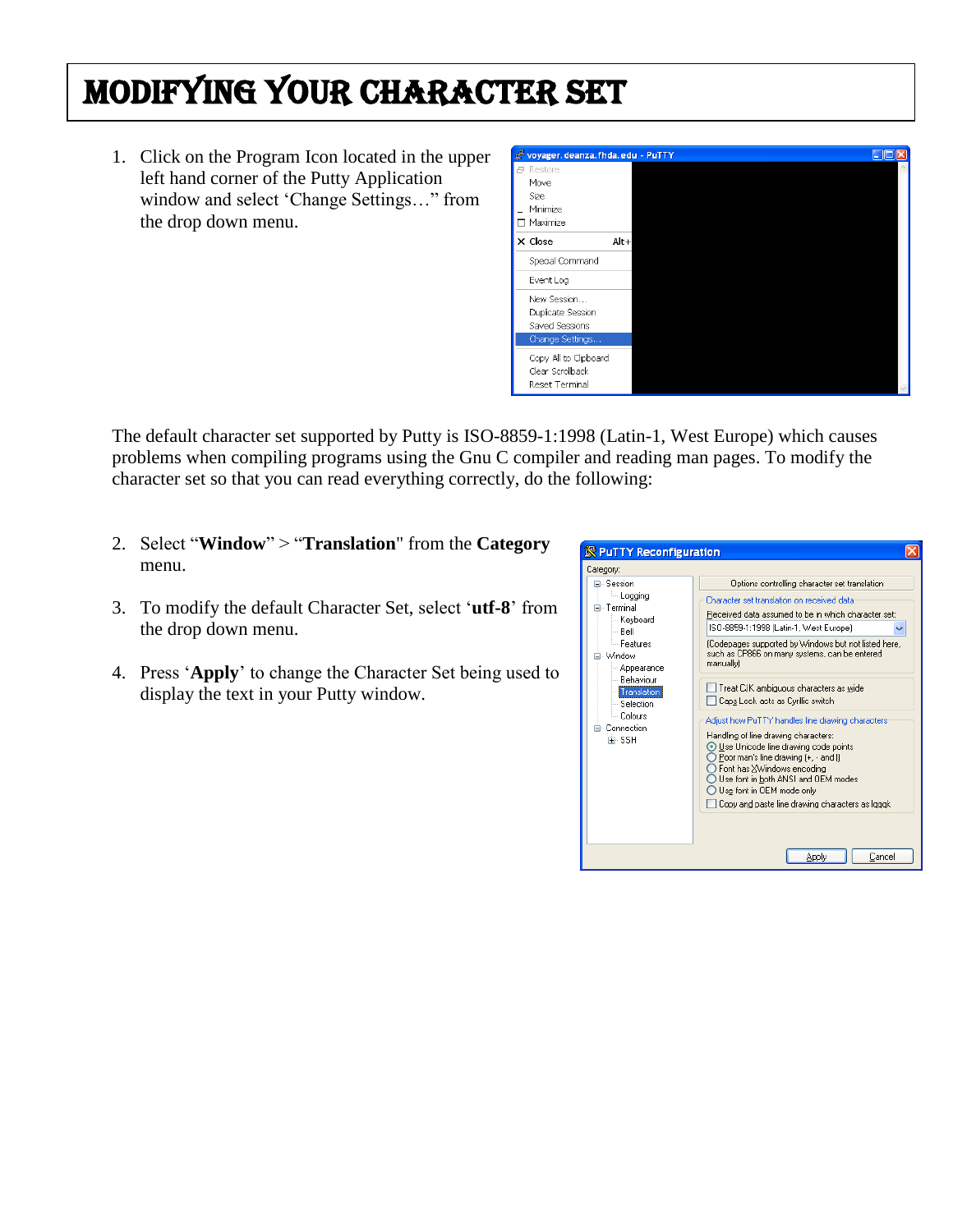### How to TRANSFER FILES TO

### **1. Log into your Bus/CS Windows Account**

- 1. Find a computer on pods **A** through **J**, **N**, **Q**.
- 2. Hold down the Ctrl+Alt and press the Delete key to see the next screen and press OK at the Legal Message.
- 3. At the Logon Information window, enter your windows username and password and press **Enter**

#### **Logon Information** Enter a user name and password that is valid for this system. User name unix Password: Domain: **BUSINESS-CS**  $\vert \cdot \vert$  $0K$ Cancel  $He$ lp Shut Down...

### **2. Opening the WinSCP Program**

- 1. Press the "**Start'** button in the lower left hand corner of the Windows desktop
- 2. Select **All Programs** > **CIS** > **Unix** > **WinSCP** from the '**Start**' menu
- 3. Enter "**voyager.deanza.edu**" as the Host name
- 4. Enter your Voyager username and Password and then press **Enter** to connect to the Voyager Linux server.

NOTE: Make sure the File protocol is "SFTP" otherwise you will not be able to connect to the server.

| WinSCP Login                                                                          |                                                                                        |             |                                      | $  \cdot  \mathsf{X}  $                               |
|---------------------------------------------------------------------------------------|----------------------------------------------------------------------------------------|-------------|--------------------------------------|-------------------------------------------------------|
| Session<br>Stored sessions<br>Environment<br>Directories<br><b>SSH</b><br>Preferences | Session<br>Host name:<br>User name:<br>Private key file:<br>Protocol<br>File protocol: | <b>SFTP</b> | Password:<br>Allow SCP fallback<br>v | Port number:<br>$22 \div$<br>$\cdots$<br>Select color |
| Advanced options                                                                      |                                                                                        |             |                                      |                                                       |
| About<br>Languages                                                                    |                                                                                        | Login       | $S$ ave                              | Close                                                 |

### **2. Transferring Files**

Once you are connected to voyager you will see a window that looks like the following:



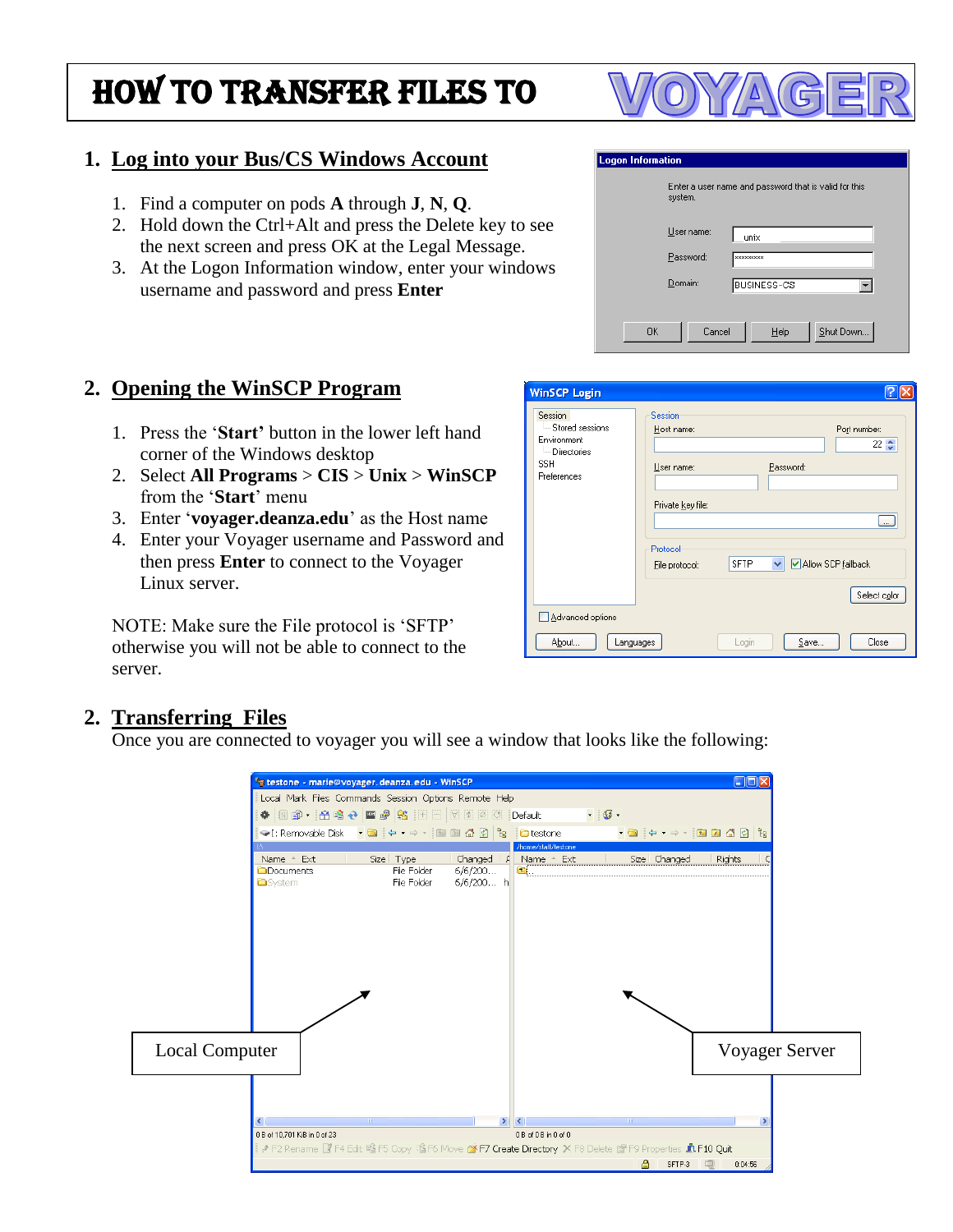Documents on the left hand side of the window represent files and folders stored on your local disk drive. To specify which drive you wish to use, click on the drop down menu above the left pane.

Documents on the right hand side of the window represent files and directories stored in your Voyager account.

#### **To copy file(s) from your local disk drive to your Voyager account:**

- 1. Select the document you wish to upload from the left hand side of the window. (You can move around your folder system by double clicking on the folder icons in the left pane of the WinSCP window).
- 2. Drag the file(s) you wish to transfer to the right pane of the WinSCP window.
- 3. You will then be prompted to confirm the transfer of the file. Press the **Copy** button if the remote directory listed is correct.

| <b>Copy</b>                                            |                                   |
|--------------------------------------------------------|-----------------------------------|
| Copy file 'turtlepair-799826.jpg' to remote directory: |                                   |
| /home/student/tmp2600                                  |                                   |
| Transfer settings<br>Default transfer settings         |                                   |
| New and updated file(s) only                           | Do not show this dialog box again |
| Transfer on background (add to transfer gueue)         | ∨ No confirmations                |
| Transfer settings                                      | Help<br>Cancel<br>Copy            |

#### **To copy file(s) from your Voyager account to your local disk drive:**

- 1. Select the document you wish to upload from the right hand side of the window. (You can move around your folder system by double clicking on the folder icons in the right pane of the WinSCP window).
- 2. Drag the file(s) you wish to transfer to the left pane of the WinSCP window.
- 3. You will then be prompted to confirm the transfer of the file. Press the Copy button if the remote directory listed is correct otherwise **Browse** for the correct location and then **Copy**.

| Copy                                                  |                                   |
|-------------------------------------------------------|-----------------------------------|
| Copy file 'turtlepair-799826.jpg' to local directory: |                                   |
| $\mathbb{N}^*$                                        | Browse                            |
| Transfer settings<br>Default transfer settings        |                                   |
| New and updated file(s) only                          | Do not show this dialog box again |
| Transfer on background (add to transfer gueue)        | ∨ No confirmations                |
| Transfer settings                                     | Help<br>Cancel<br>Copy            |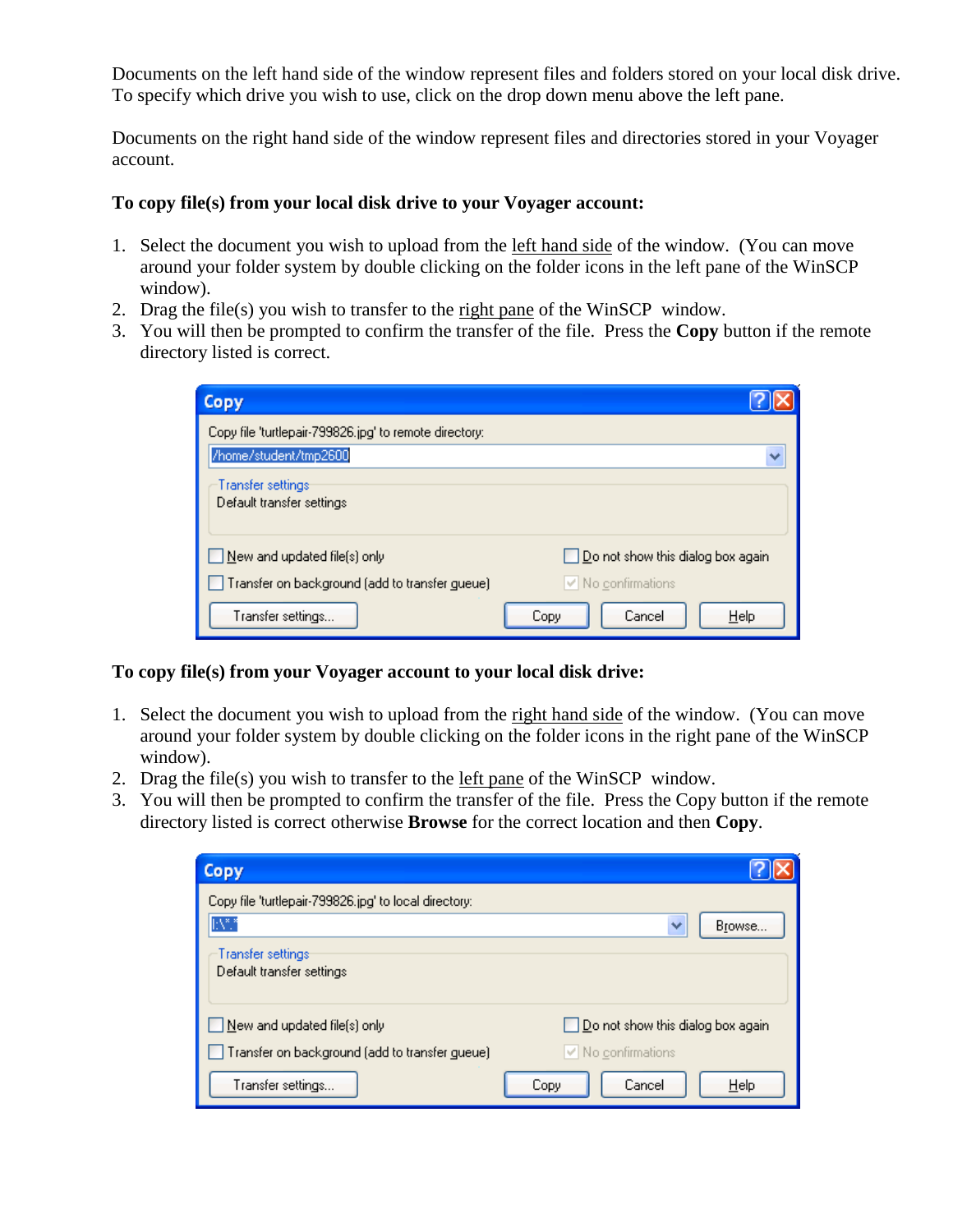# Downloading and Installing WinSCP

WinSCP is an open source SFTP client and FTP client for Windows. Its main function is the secure file transfer between a local and a remote computer. WinSCP offers basic file manager functionality.

1. Open your web browser and change the URL to the following:

<http://sourceforge.net/projects/winscp/files/WinSCP/4.1.6/>

- 2. Locate "winscp416setup.exe" on the page and click on the link.
- 3. An Opening windscpfar416setup.exe dialog box should appear with the following details:

| <b>Opening winscp416setup.exe</b>           |
|---------------------------------------------|
| You have chosen to open                     |
| winscp416setup.exe                          |
| which is a: Binary File                     |
| from: http://superb-sea2.dl.sourceforge.net |
| Would you like to save this file?           |
| --------------------<br>Save File<br>Cancel |

4. If it is the same, press the "Save File" button to finish downloading the software.

To use the WinSCP program you must first install it on your computer using the following instructions:

- 1. Locate the winscp416setup.exe installation program you just downloaded from the WinSCP website and double click on the winscp416setup.exe program to begin installing it.
- 2. Once the installation program is running you will be asked **Select Setup Language**  $\mathbf{X}$  to select the language you wish to use while installing the WinSCP program. Select the language of your choice and press 'OK'.



3. At the "Welcome to the WinSCP Setup Wizard" press the Next button to continue with the WinSCP installation